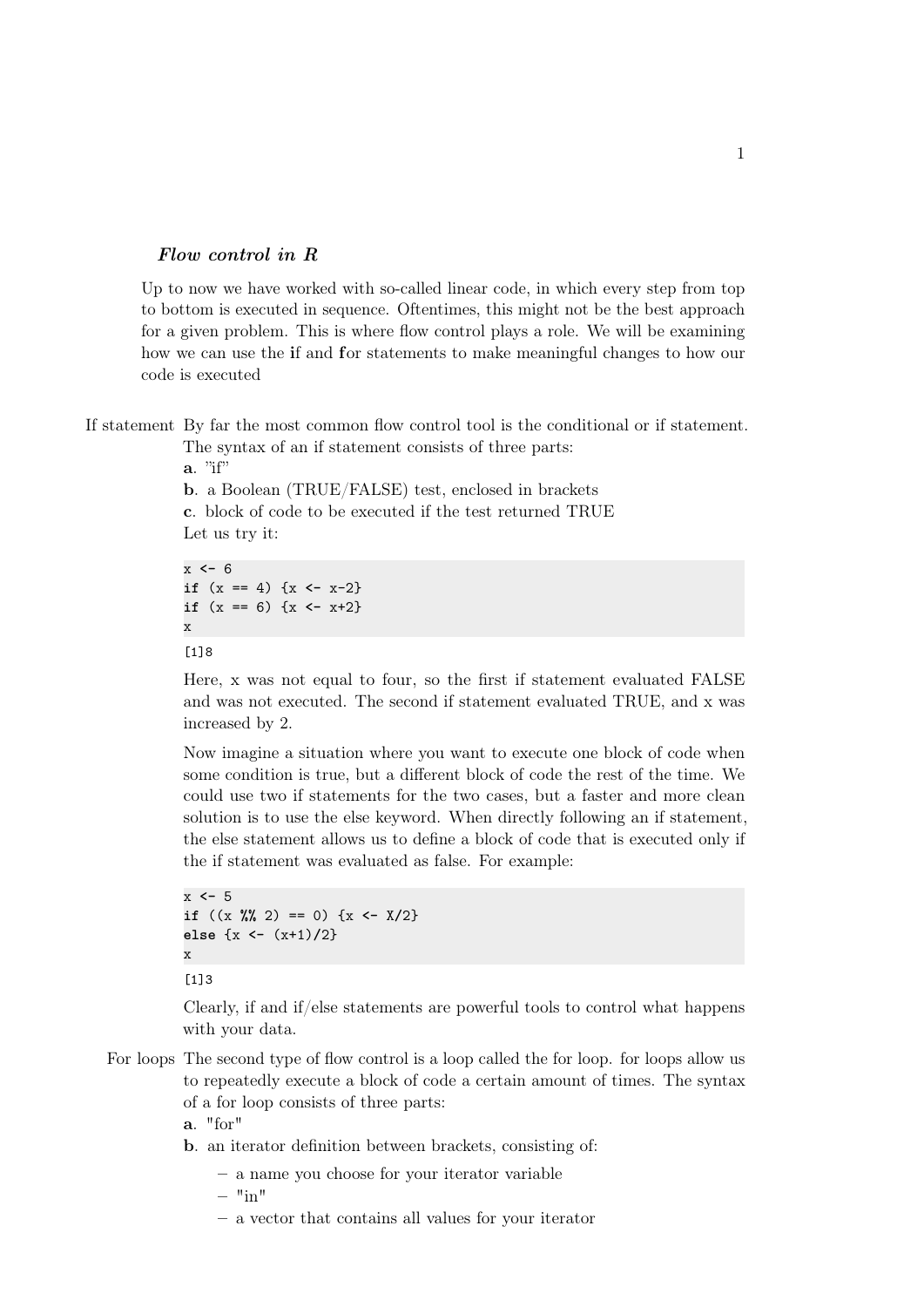c. a block of code to be executed An example of a simple for loop would be:

```
for (i in 1:3) {print(2)}
```
 $\lceil 1 \rceil$  2 [1] 2 [1] 2

In this example, the block code is executed exactly three times in a loop. The only difference between these loops is the value of the iterator "i" during these executions. If we print the value of the iterator during each loop, we can see this more clearly:

**for** (i in 1:3) {**print**(i)} [1] 1 [1] 2 [1] 3

Having learned how both if statements and for loops work, gives us many possibilities for flow control. One exceptionally powerful tool is the ability to "nest" flow control inside the code block of another flow control tool:

```
for (i in 1:3) {
if (i == 2) {print (15}
else {print (i)}
}
[1] 1
[1] 15
[1] 3
```
Here, the if statement was executed inside each loop of the for loop.

Break and next For loops can get rather big and bulky when iterating over large data sets, especially if the code block contains computationally expensive functions. In this case, we want to run as little code as possible. For this we have two additional keywords for flow control: break and next.

> The next keyword stops the current for loop and goes directly to the next iteration. For example:

```
for (i in -3:3){
if (i <= 0) {next}
else {print(5/i)}
}
[1] 5
[2] 2.5
[3] 1.666667
```
In this case, the first four loops were quickly skipped with the next keyword.

The break keyword goes one step further: using it during any loop exits the entire for statement, skipping all loops that have not yet been executed. This is extremely useful if you are using your for statement to look for just one value or solution to a problem. For example:

mydata **<- c**(1:1000)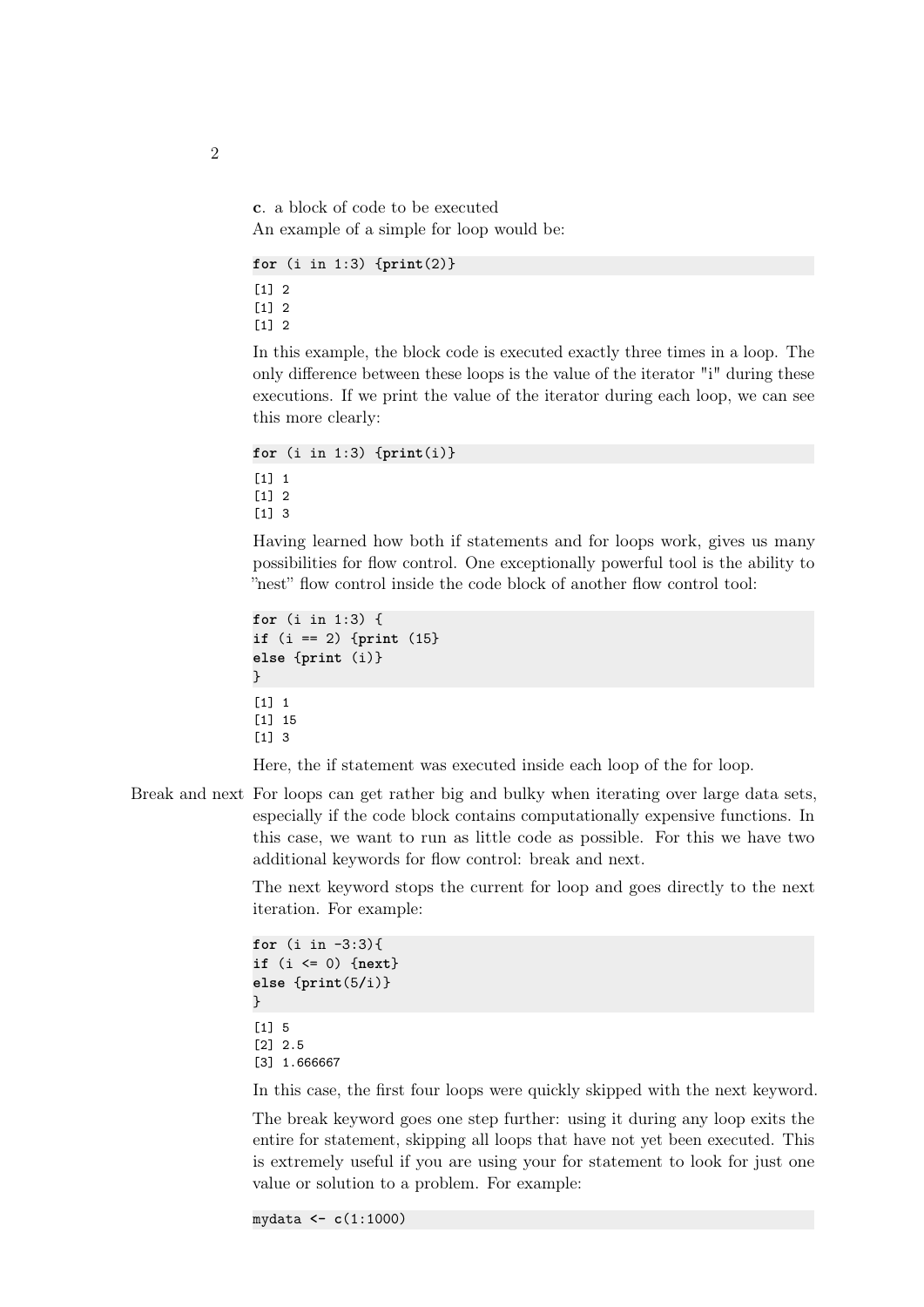```
for (i in mydata){
 if ((i %% 13) == 0) {
 print(i)
 break
 }
}
```


This code looks for the first value in mydata that is divisible by 13, prints that value, and then breaks out of the entire for loop.

Examples As an extra example, let us write a function that finds the minimum number in a vector. This exercise uses both if and for for the flow control

```
minimum <- function (input_vector) {
lowest <- input_vector[1]
for (i in input_vector) {
 if (i < lowest) {
lowest <- i }
}
return (lowest)
}
myvec<- c(9, 21, 3, 45)
minimum(myvec)
```
[1] 3

When we call the function minimum, lowest variable is set to 9 (in our example). i takes the values  $9, 21, 3$ , and  $45$ . When i is 9, the variable lowest does not change its value. Also when i is 21, lowest remains to be 9. But when i is 3, lowest becomes 3 because the expression  $i <$  lowest becomes TRUE. When i is 45 the value of lowest does not change. Our function minimum returns 3, the value of the local variable *lowest*.

It is also possible to make nested if loops. For example:

```
x <- 0
if (x < 0) {
print("Negative number")
} else if (x > 0) {
print("Positive number")
} else
print("Zero")
[1] "Zero"
```
The for loop counters do not always need to be numbers; it is also possible to use character vectors. For example:

```
teams <- c("team_A","team_B")
for (value in teams){
   print(value)}
```

```
[1] "team_A"
[1] "team_B"
```